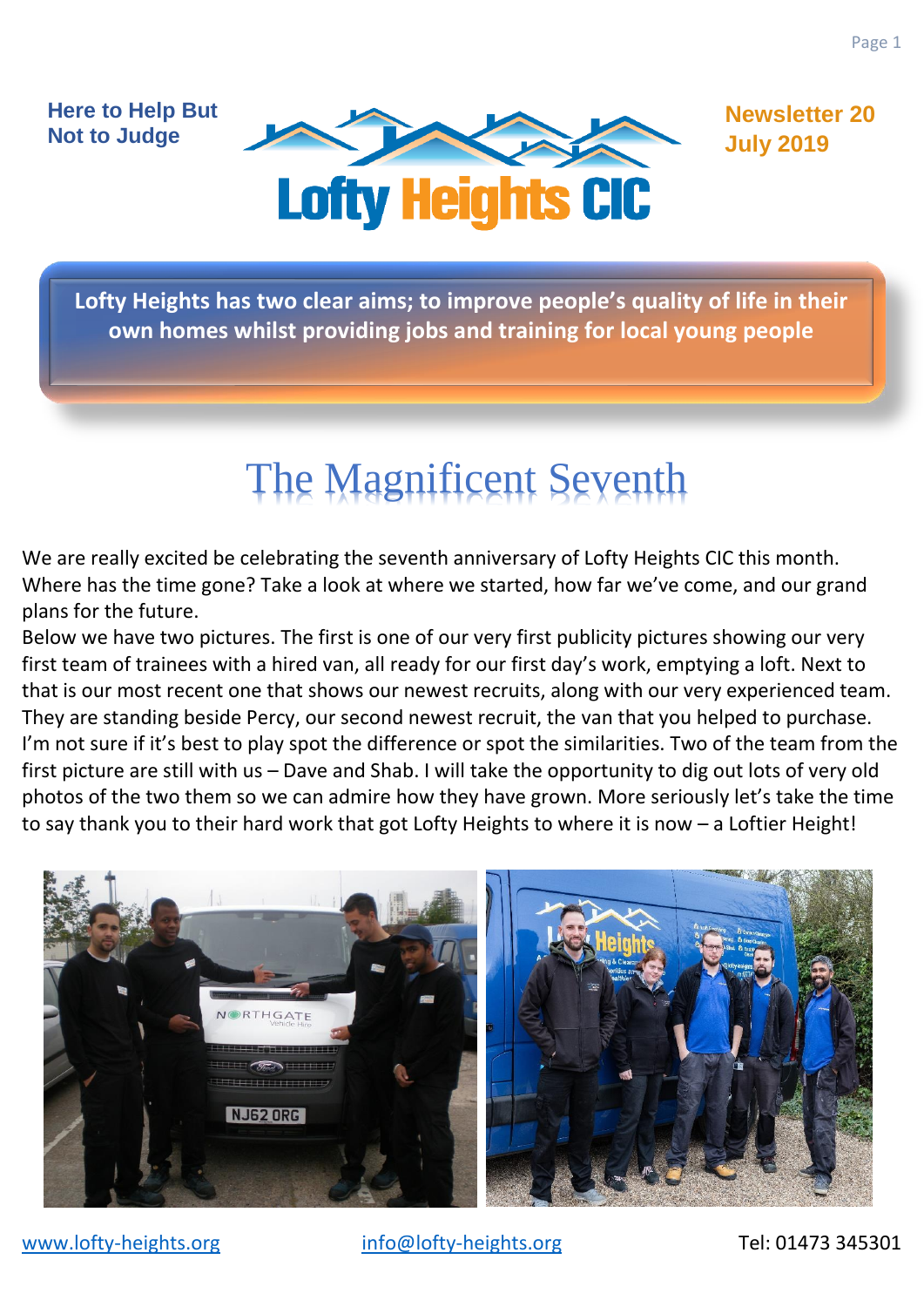## **Once Upon a Time**



In a galaxy far, far away… Well Grundisburgh 2012 anyway. A very clever lady, we shall call her Olive, noticed that a number of older people were unable to claim their free loft and wall insulation because they could not make clear access to the walls or to empty their loft themselves. At the same time, she was working with young people at risk of homelessness who told her about the 'impossibility' of having a job and the difference that would make to their lives.

So, there we go – seven years later we are an overnight success!

Ours is a story of niches. Olive's talent for finding the things that need to get done, that are 'no-one's' job, is what has made Lofty Heights CIC. Things like: moving and re-siting furniture to enable carpet fitting, carrying broken washing machines outside so that they can be collected by the council so a replacement can be installed, the cutting down of an overgrown garden before regular gardeners can be hired. And the inspiration of people to do better and think beyond the 'not my job' mentality.



But this is not just the story of a woman who had mystical powers – this is actually a story of what happens when you give young people an opportunity, when you believe that they can achieve great things.



Two of our first team are still with us. Dave and Shab were collected from laybys around Suffolk by Olive in her camper van. They then sat at her kitchen table and were instrumental in the early days of brainstorming and plotting, of dropping leaflets through doors and

attending functions to promote a tiny little not-for-profit company with very grand ideas. Chances are that if you have worked with us then you have met Shab or Dave. They are now training the new team and leading the teams on site. They joined for a chance and

have stayed because they believe in Lofty Heights.

We cannot complete a review without saying thank you Tony Quinton. He has been our secret weapon. He is our greatest cheerleader, our bookkeeper, handyman, chauffeur, cloth washer and hoover de-pooper! As you can see in the photo Tony truly is the King of Can-Do! This has been a light-hearted history of Lofty Heights but the work we do is a very serious business. We are achieving great things and we have plans for more.

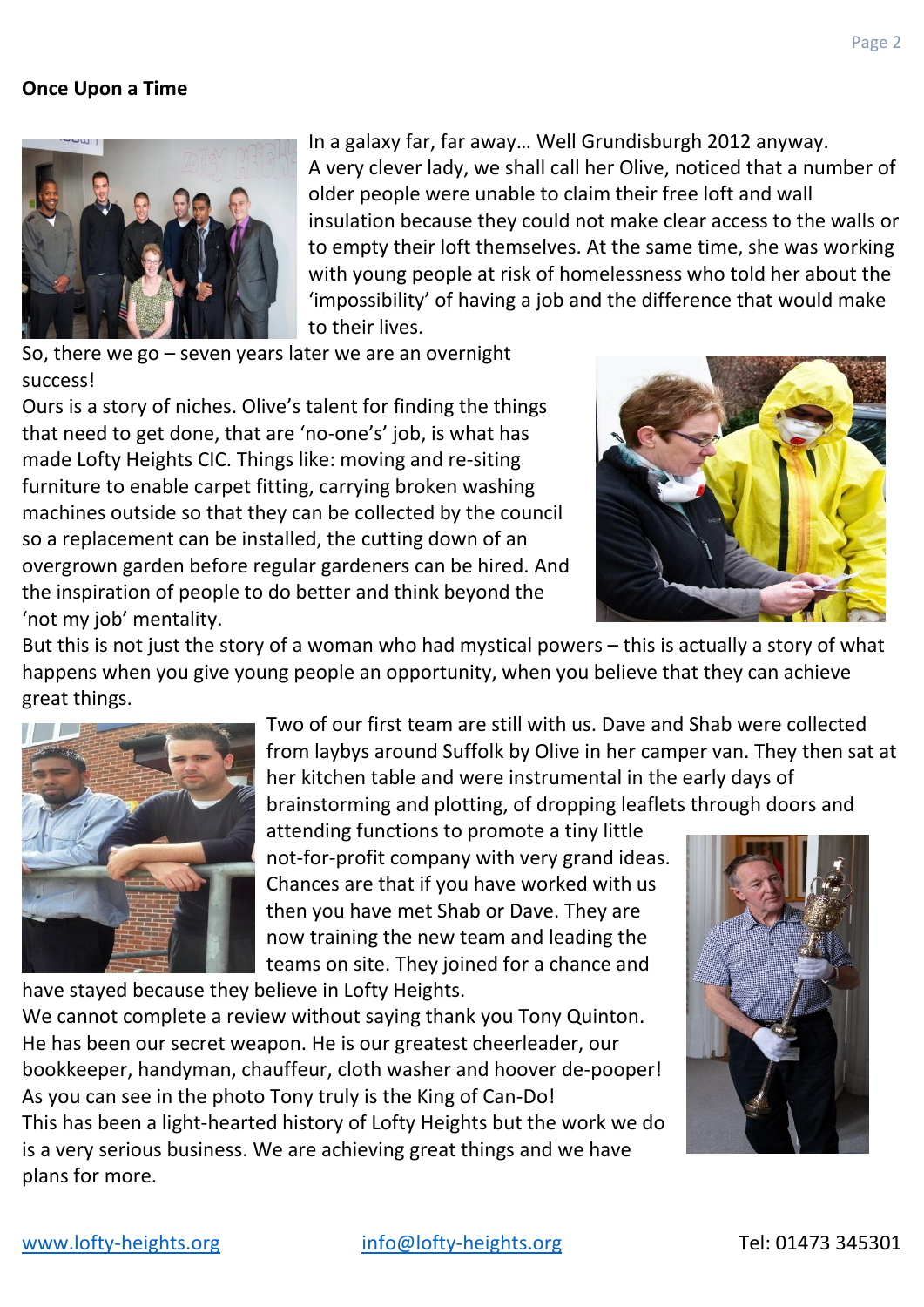Partnership working is a bit of a buzzword at the moment but it's at the core of what we do. To be a good 'partner' you need to have an understanding of exactly what part everyone plays in achieving outcomes for individuals.

This week we were called in to a home by the **fire service** to see what help we could provide for a lady in a cluttered home who could no longer use the stairs to get to her bed. The fire service knows all about our **Homeward Bound** Hospital Discharge service and called us in. We visited on the same day and made a report to **REACT**, Reactive Emergency Assessment Community Team, regarding the lady's needs. This actually sounds like a wand-waving, straight to the happy ending story - but it isn't.



The fire service had received a call from an adult daughter driven to despair over her elderly mother's pride at refusing all offers of help to adapt her home to her increasingly frail capabilities. It took several goes for Mick, the fire service volunteer, to gain enough trust to be allowed into the property. The scene he found was not unusual in the homes of elderly people – there was a lot of treasured furniture from a lifetime of creating a home, a room full of broken things that are too difficult for someone with mobility issues to dispose of, and a family room with seating to sit a large family, and piles of paper, a potential fire risk. Also, gathered around the central seat was all of the things that a person might need throughout the day to reduce the need to retrieve things from other places.

We attended the very same day that we received the call from the **fire service** and had a long chat with our lady and her daughter about what was needed and what could be achieved. A further consult with **REACT** let us know that if we made suitable space, they would ensure that the muchneeded hospital bed would be delivered on the same or next day by **Medequip**. And that is what happened.

Our team worked in the house for a whole day, clearing space and hefting large items out of the house for collection by the **council waste team** as part of their bulky waste service.

*"I cannot praise your team highly enough, they were just lovely, lovely, lovely people and I cannot believe the difference that you made*" Said the customer's daughter the day after this happened. This was resolved with apparent ease because the fire service knew to call us and we knew who to contact in REACT, and REACT do this stuff really well.

Between us all, we have greatly reduced the risk of fire in the home of person who would be unable to exit safely if a fire occurred. Reduced the further risk of fire spreading to neighbouring properties. Prevented the inevitable hospital admission of a person unable to live safely in her home simply because she did not have room for the equipment needed to help her. Enable care to be provided in the home when needed. Reduced the stress of the family who were concerned for the quality of life of an amazing lady too proud to admit she was struggling to cope.

Although this is a great example of partnership working for the most part, we simply call this working!

Page 3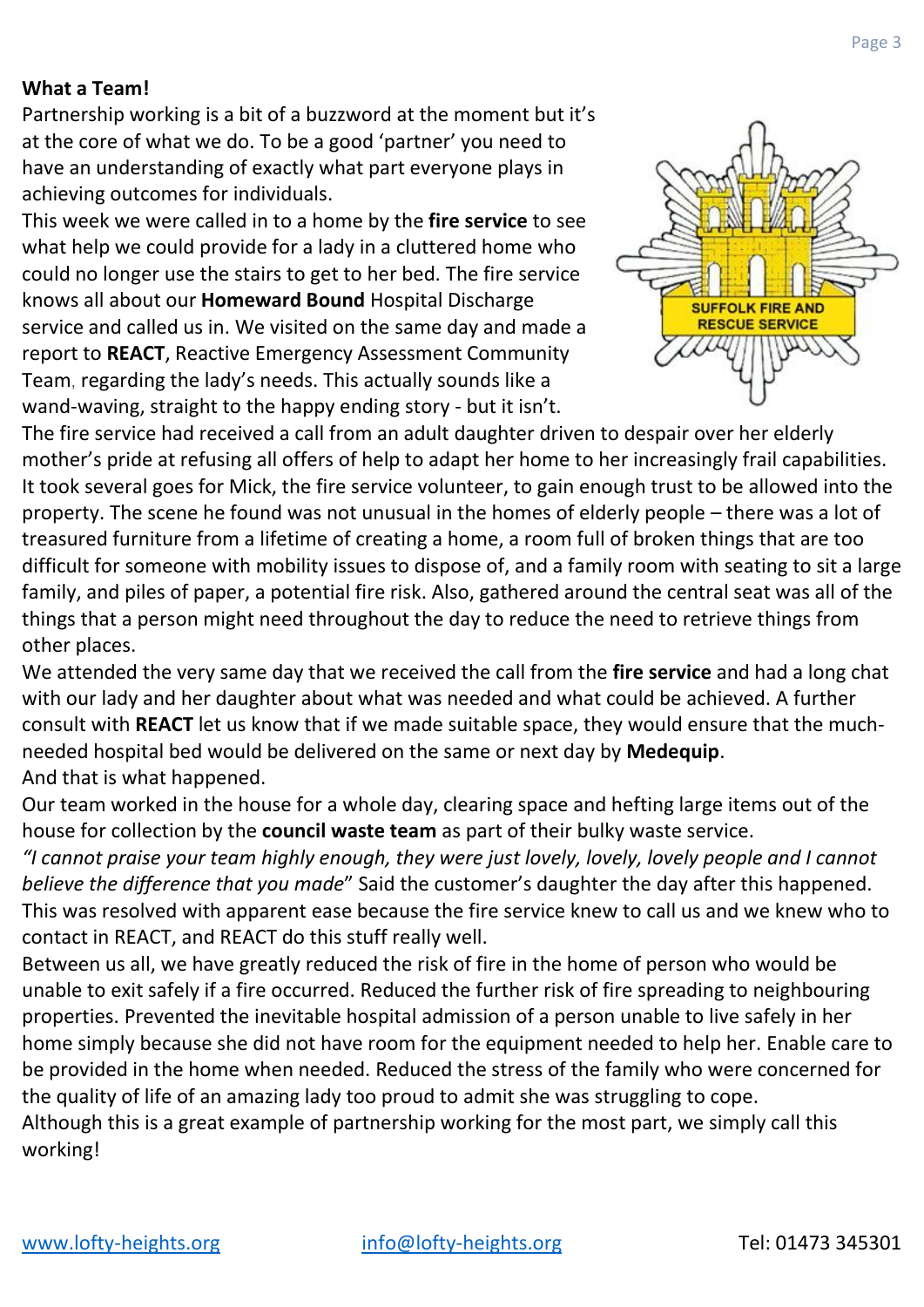## **Homeward Bound**

We are making a difference in the Ipswich and East Suffolk CCG area. Our pilot project has been so successful that it has been extended by another year with a review pending to become a mainstream service.

From the outstanding feedback we've received we know that it's not just about getting a tricky job done but how it gets done and being flexible in arranging of the work. One thing most regularly commented on is that the team sound like they are enjoying their work and that they are a pleasure to have in the home. How often do you think that about workers that come to your house? It's also the time taken with an assessment, the conversation that can encourage someone to accept a little extra help to enable a much better outcome.

It's not just moving a bed or cleaning a kitchen that improves lives, it's seeing the person as a whole and not just a logistical problem.

As the previous case study shows the difference we are making is not just about reducing bed blocking and speeding up discharges from hospital but about preventing those admissions and creating better quality of life for those people staying in their own homes.



# **The Shape of Success**

We talk a lot about outcomes in our work but what exactly are they? Actually, the best outcome is rarely modern minimalist living set in a sterile environment. Sometimes, the best outcome is reducing the level of clutter from an 8 or 9 on the clutter scale, used in the SCC Self Neglect and Hoarding Policy, to 4-5 on the scale with a person happy with their environment and open to talking to other professionals about the ongoing help they need. It's someone living in their home with their elderly pets because it is those pets that make their life worth living.

We talk about how hard it is to get engagement from people and the often tortuous route to reaching a balance between hoarding and safety, but that isn't all that we do. This week we worked with a lady so crippled by anxiety that she hadn't let anyone in her house for seven years, her home was so cluttered that she had been unable to use her kitchen or bathroom for nearly as long. When we met her, we planned work that looked to be painstakingly slow but achievable to enable essential adaptations to commence, yet when the team arrived they managed to achieve the twoday goal by midday. Admittedly, the goal was a small one but time is the part that is needed to support someone with severe anxiety.

With the 'hard' part done, our customer was then looking at an additional day and a half with our team and a blank sheet of objectives.

So, with a goal to clear space in the garage we ended up with a clear garage, small bedroom, hallway, half a loft and half a lounge, and most importantly a customer wanting to know if we can come back! When the customer wants us to come back, they engage more fully with their social worker and other agencies involved in their welfare. That is what success looks like to us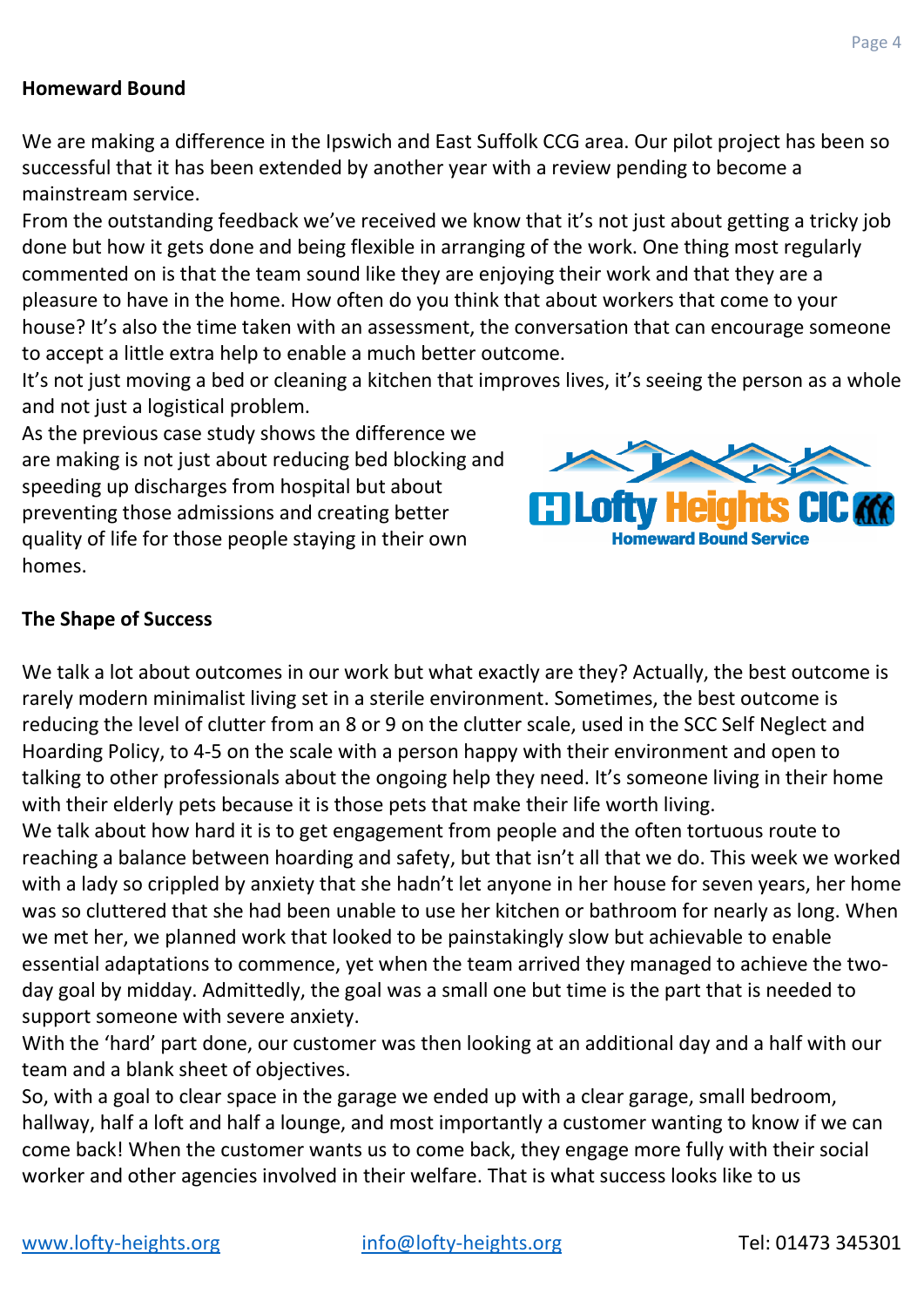# **Now we are 7, Some words from Stephen Taylor– Lofty Heights CIC Director**



It was such a brilliantly simple idea when I heard it, I couldn't believe nobody else had thought of it. Set up a company to employ young people not in education, employment or training, investing time and support to turn them into a crew that could empty the lofts of people too frail to do it themselves, and so allow them to get their lofts insulated (for free, at that time), keep their houses warmer and keep them healthier. At the same time the young men would be trained for the job, given purpose, and earn a wage, maybe for the first time ever and this was not a charity. It was to be

a company that reinvested its income back into more NEETs, reaching more people in need. I was in full time work, but I happily agreed to be a critical friend, to become a founding board member, and to bring whatever skills and knowledge I could to supporting Olive make Lofty Heights a reality. I felt honoured to be involved.

Suddenly, it was a year later. The original young men had been trained in partnership with Otley College. We had a work crew; we had some funding. We had jobs coming our way. We had a growing reputation for being ethical, trustworthy and reliable.

We started to support people who did not have a loft to clear for insulation. These were people who needed not their loft, but whole rooms, the whole house, decluttered. But not like on the increasing number of freak show TV programmes that filmed distressed people being treated like naughty children, being rigorously "spring cleaned" by stern "lifestyle specialists". We worked *with* people, talked *with* them, agreed *with* them what would be taken away. No quick fixes. We directors interviewed for a person with the right set of skills and knowledge to be able to gently help people come to terms with their hoarding, and perhaps begin to address the underlying causes: fear of change, loss and grief, perhaps a desperate wish to control their environment, to feel safe.

The years have passed and suddenly, here we are. Business plans have been made, adapted, presented to funders, adapted again, re-presented. We've expanded our services, and we've taken on some work from the able-to-pay market. Often this is house clearance after a death, acting responsibly and ethically, finding and collating paperwork as we go.

Crew members have left, others have joined. We've recruited specialists, we've grown a network of contacts; people and organisations we trust and exchange help with.

And still I feel proud when I tell people about Lofty Heights. There's a thread that runs through everyone connected with the company; a sense of the responsibility and trust that people place in our company.

Happy 7<sup>th</sup> birthday, Lofty Heights.